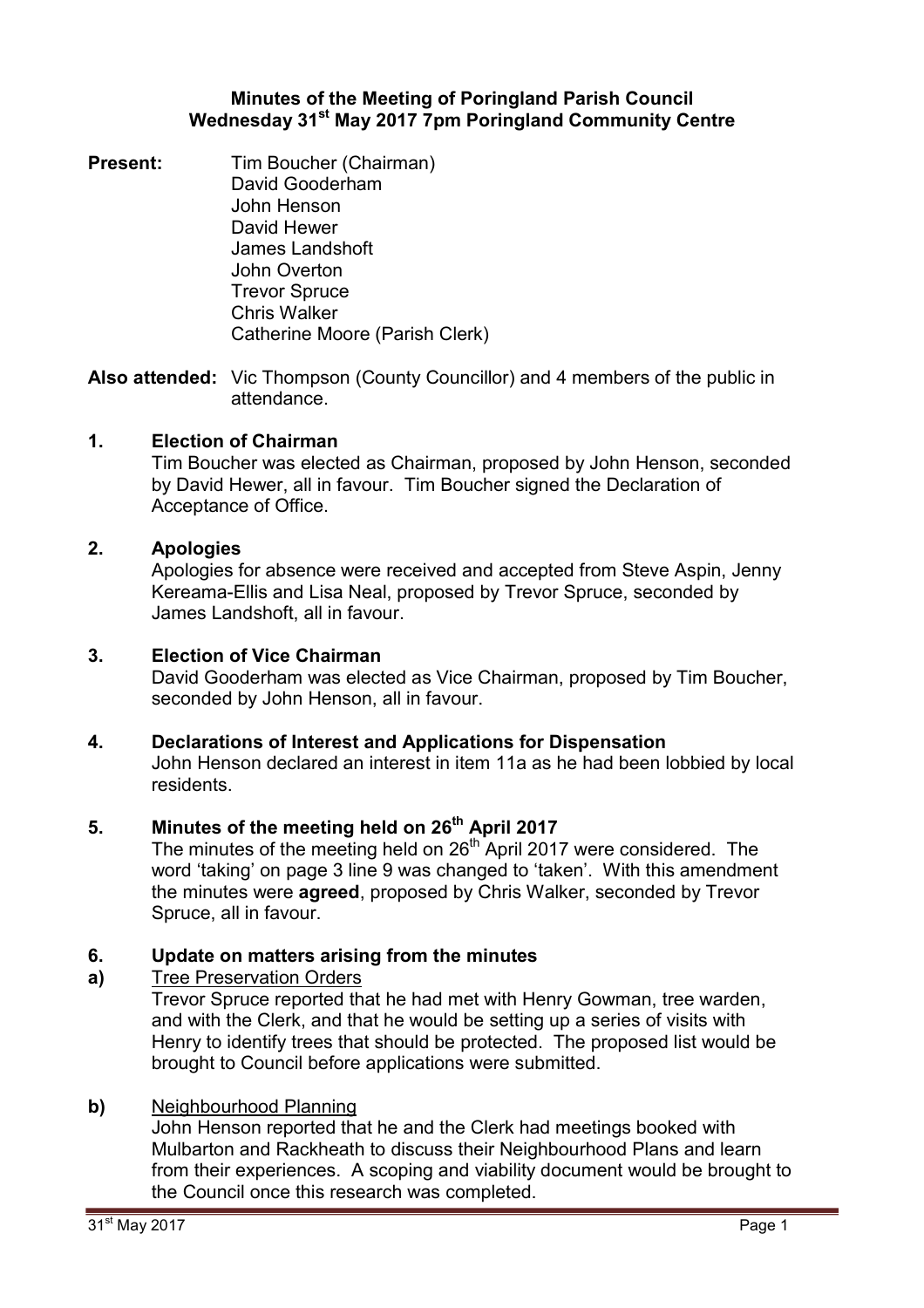# **7. Review of Standing Orders**

The Standing Orders were presented with amendments. It was **agreed** to accept the amendments, and to amend standing order 3(i) removing the words 'and stand when speaking (except when a person has a disability or is likely to suffer discomfort)', proposed by David Hewer, seconded by Chris Walker, all in favour. **Clerk**

# **8. Review of Financial Regulations**

The Financial Regulations were presented with amendments. It was **agreed** to accept the amended Financial Regulations, and to change all instances where the Clerk or RFO had been mentioned to 'Clerk/RFO', proposed by David Hewer, seconded by Chris Walker, all in favour. **Clerk**

# **9. Report from the Chairman**

Tim Boucher reported that tickets were available for the clairvoyant night on 30th June and the 90s night on 22<sup>nd</sup> July. More volunteers were needed for the fete, and some councillors and members of the public offered to help out with stewarding.

Tim reported that a meeting had taken place with David Wilson Home regarding landscaping, and the replacement oak tree. John Overton reported from the meeting that it had been agreed that the oak tree would be replaced with a small copse of trees, which would be clearly noted as replacing the tree. A hedge would be planted along the boundary of Norwich Road for the benefit of the existing residents. Drawings would be sent for the Council to see.

# **10. Public Participation**

*Standing orders were suspended to allow the County Councillor, District Councillors and members of the public to speak, proposed by John Henson, seconded by David Hewer, all in favour.* 

# **a)** District Councillors

John Overton reported that the Scrutiny Committee had discussed planning procedures, with reference to problems at the David Wilson Homes site. Councillors would be receiving weekly reports on the commencement of sites, and enforcement cases. Lisa Neal had stood down as Chairman of the Scrutiny Committee for personal reasons, but remained as Vice Chairman of the planning committee. John Overton had been elected as Vice Chairman of the Council, and would become Chairman next year. He was congratulated on this appointment.

# **b)** County Councillor

Vic Thompson introduced himself as the new County Councillor, highlighting his interests and the committees he was appointed to and looked forward to working with the Parish Council

# **c)** Public Participation

A member of the public expressed disappointment at the lack of communication from Anglian Water, stating that The Street was due to be completed on 2<sup>nd</sup> June but was clearly behind schedule. The workforce in the road had been reduced to two. He suggested that a complaint should be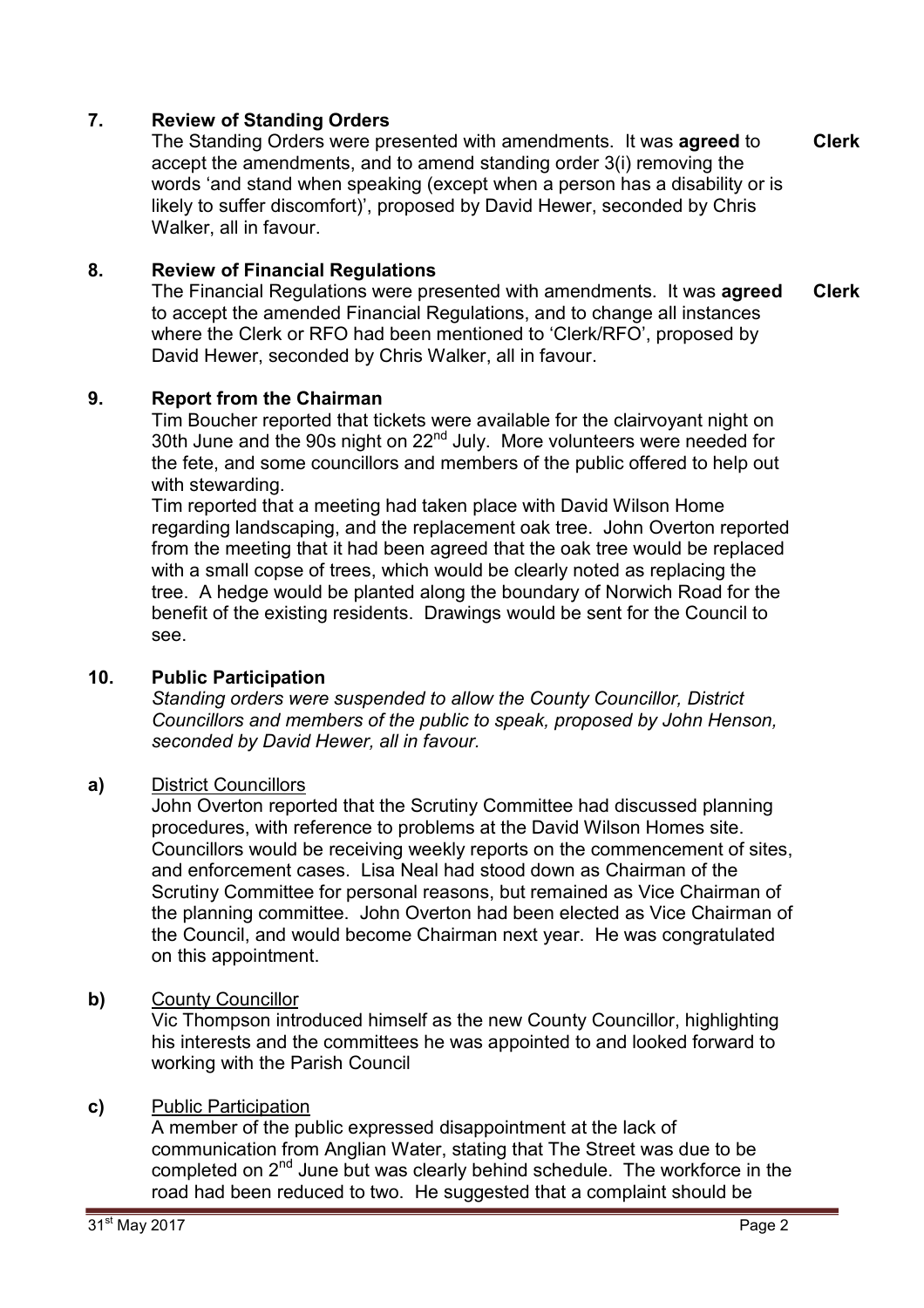made about this. He noted that there had been 10 visits to fix the leak in Shotesham Road. The Clerk was asked to write to Anglian Water complaining about these matters, noting that things had got worse since the Annual Parish Meeting, and asking for an update on the programme of works. It was also noted that the lights could have been cleared away at the completion of the section on Friday night, however they remained in place and we moved on Tuesday morning.

**Clerk**

A member of the public asked whether the Council knew anything about the occupancy of the new retail units next to Budgens. The Chairman confirmed that the Council had no information on this.

*Standing orders were reinstated.* 

#### **11. Planning**

- **a)**  Applications Received
- **i)**  2017/1039 3 Hardesty Close: Single storey extension. Increase in height of the existing bungalow roof and additional windows.

John Overton had viewed the plans and visited the site. He had spoken with neighbours who had expressed concern about the ridge height and loss of privacy. It was felt that the proposal would not be in keeping with the street scene. It was understood that the applicant had been advised to withdraw the application. It was **agreed** to object to the proposal based on the comments regarding it being out of keeping with the street scene, and an inappropriate form of development. Proposed by John Overton, seconded by John Henson, all in favour.

- **b)** Planning Decisions
- **i)**  2016/2388 Land north of Stoke Road: Full planning application for up to 120 dwellings (Phase 2), senior recreation space, children's play space, and associated infrastructure. **APPROVED**
- **ii)**  2017/046 10 Rosebery Avenue: Construction of single storey front and extension. **APPROVED**
- **iii)**  2017/0495 Land south of Stoke Road and west of The Street: Variation of condition 2 of permission 2010/1332/F (Residential development of 232 dwellings with associated garages, open spaces, access road, footpaths and cycleway) – changes to house types on plots 6, 7, 13, 14, 23 & 25 and re-plan of plots 2-7, 12-14, 23-25 and associated garages. **APPROVED**
- **iv)**  2017/0833 3 Rosebery Avenue: Conversion of garage and extension to rear. **APPROVED**
- **v)**  2017/1139 1 Hall Road: Non-material amendment to window layout on application 2015/1751 – Erection of two storey and single storey extensions to provide self-contained annexe, pool room and toilet, plus additional garage space. Closure of existing vehicle access and creation of new vehicle access. **APPROVED**

#### **12. Correspondence and Consultations**

**a)**  Street Naming, David Wilson Homes Phase 2 Councillors considered proposed names for the streets in Heath Farm Phase 2, **agreeing** to put forward the following names from the war memorial, proposed by John Henson, seconded by Chris Walker, all in favour:

**Clerk**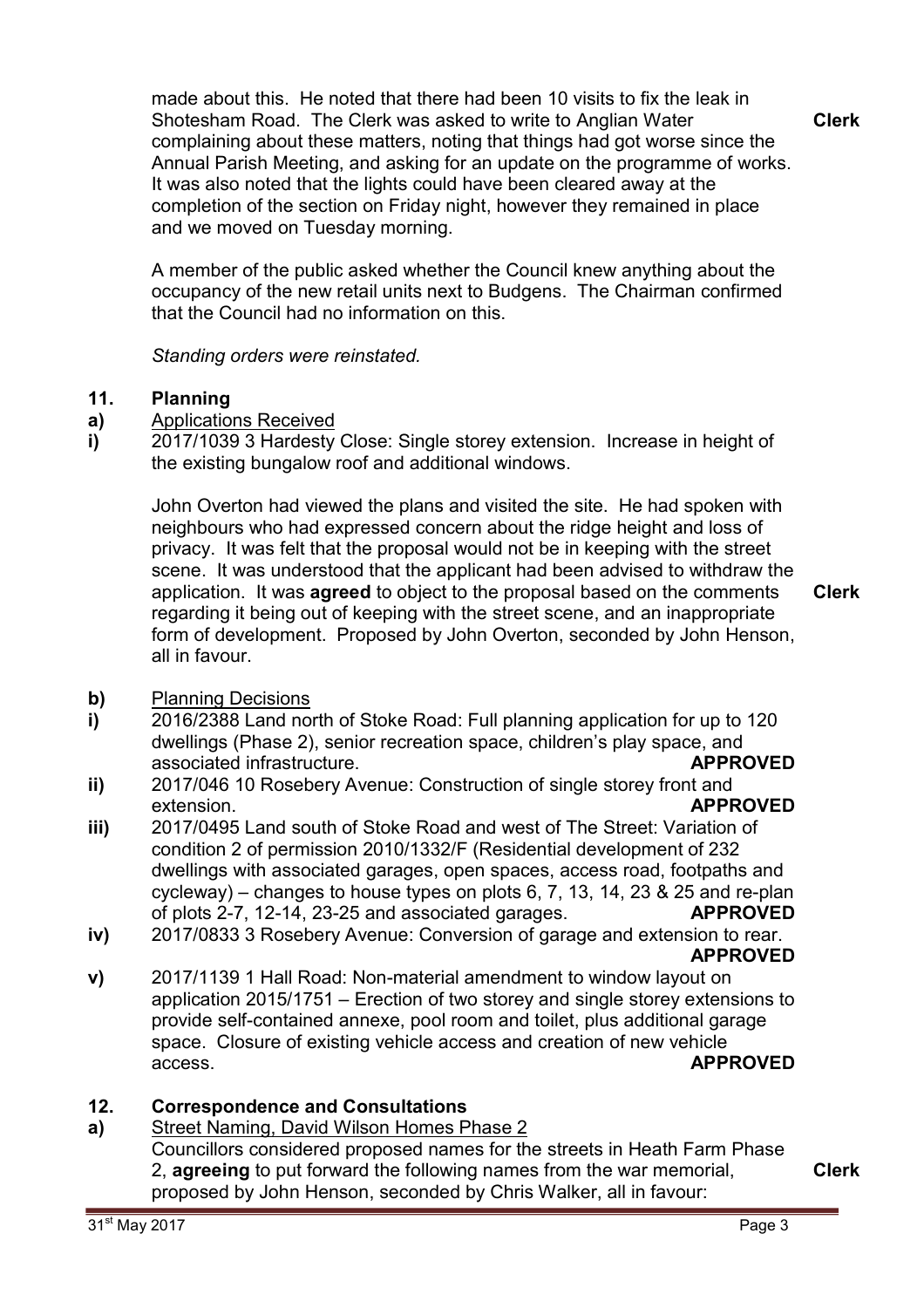- $\triangleright$  Briggs
- $\triangleright$  Taylor
- Wilson
- $\triangleright$  Revell-Burroughs
- $\triangleright$  Davy
- > Mitchell
- $\triangleright$  Neale

And one name from the local community:

 $\triangleright$  Berwick

It was suggested that former Chairman of the Council John Ellis could be commemorated with a road name in a future round of naming.

The issue of the naming of Phase 2 was raised, noting that David Wilson Homes had chosen to call it Heathgate which could cause great confusion with a surgery next to the sign, and Heathgate Surgery being half a mile away. The names put forward by the school were considered, and it was felt that 'Clement's Gate' was the most appropriate name, proposed by Trevor Spruce, seconded by John Henson, all in favour.

**Clerk**

### **b)** Street Lighting, David Wilson Homes Phase 2

The Clerk reported that although the Parish Council had been asked to take on street lights as the lighting authority, David Wilson Homes had decided to retain management of the lights within their management company which would be paid for by the resident's service charge.

### **c)** South Norfolk Recycling Centres

The Clerk reported that South Norfolk Council were looking for new locations for recycling centres. There were no sites to be put forward.

#### **13. Finance**

#### **a)**  Receipts, Payments, and Bank Reconciliation

The Clerk noted that this information was not yet available as the future software for the finances had not yet been confirmed. It was expected that all of the back information would be presented by the August meeting, to allow software to be installed and the backlog to be entered.

### **b)** Accounts for Payment

It was agreed to pay the following accounts, proposed by David Hewer, seconded by James Landshoft, all in favour.

|                               | <b>Staff Salaries</b>          | £5,236.25 |
|-------------------------------|--------------------------------|-----------|
| <b>HMRC</b>                   | <b>PAYE &amp; NIC</b>          | £1,739.94 |
| <b>Norfolk Pension Fund</b>   | Superannuation                 | £1,862.96 |
| BT.                           | Telephone and Broadband        | £43.04    |
| Microshade                    | Hosted IT                      | £138.36   |
| <b>Norfolk Copiers</b>        | Printing                       | £47.82    |
| <b>Auditing Solutions Ltd</b> | <b>Internal Audit</b>          | £504.00   |
| Glason UK Ltd                 | <b>Playing Field Bin</b>       | £540.13   |
| Garden Guardian               | <b>Grounds Maintenance</b>     | £1,446.00 |
| Spruce Landscapes             | <b>Cem Grounds Maintenance</b> | £750.00   |
| HouseProud                    | <b>Relief Caretaking</b>       | £1,541.21 |
| Veolia                        | Waste                          | £74.23    |
|                               |                                |           |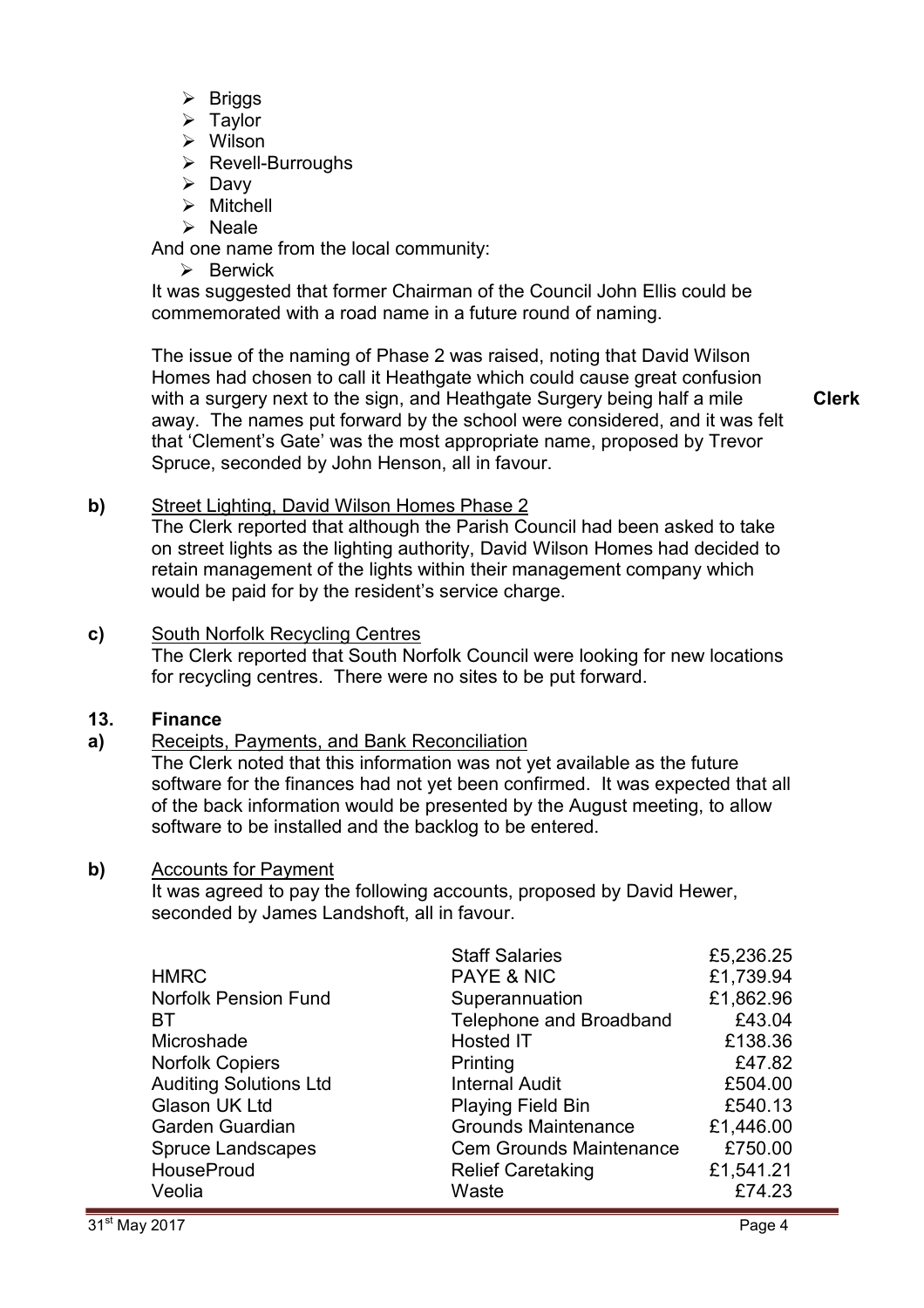| <b>Total Gas &amp; Power</b>         | <b>Comm Centre Electricity</b>       | £660.80   |
|--------------------------------------|--------------------------------------|-----------|
| Anglian Water                        | <b>Comm Centre Water</b>             | £45.00    |
| <b>Spruce Landscapes</b>             | <b>Comm Centre Grounds</b>           | £226.00   |
| <b>Hugh Crane Cleaning Eqt</b>       | <b>Cleaning Materials</b>            | £255.79   |
| WorldPay                             | <b>Card Machine Charges</b>          | £0.37     |
| <b>PHS Group</b>                     | Sanitary & Nappy Bins                | £166.61   |
| A Morris                             | <b>Casual Hire Refund</b>            | £25.63    |
| <b>Best Norfolk Office Solutions</b> | <b>Six Administrator</b>             | £78.60    |
| Barclaycard                          | Various                              | £904.66   |
| <b>ESPO</b>                          | <b>Comm Centre Gas</b>               | £182.89   |
| <b>Spruce Landscapes</b>             | <b>Village Green Repair</b>          | £240.00   |
| A Morris                             | <b>Clairvoyant Event</b>             | £120.00   |
| <b>Norwich Electrical</b>            | <b>Playing Field Electric Repair</b> | £227.70   |
| <b>Hollinger Print</b>               | <b>Newsletter</b>                    | £165.60   |
| <b>Spruce Landscapes</b>             | Cemetery Bin                         | £1,594.80 |
| <b>HouseProud</b>                    | <b>Relief Caretaking</b>             | £924.70   |
| C Moore                              | Petty Cash Top Up                    | £69.53    |

# **c)** Reinvestment of Bond

The Clerk advised that the rate of 1.40% was the best available, and that it was recommended that the investment remained in a 12 month bond rather than a longer period. It was **agreed** to reinvest the £55,000 in a Hampshire Trust 1 Year Bond, proposed by Chris Walker, seconded by David Gooderham, all in favour.

### **d)** Internal Audit Report

The Clerk presented the internal audit report, noting that there were no matters to bring to councillors attention. The report was noted, proposed by James Landshoft, seconded by Chris Walker, all in favour.

### **e)** Annual Review of Internal Controls Councillors reviewed and **agreed** the internal controls, proposed by David Gooderham, seconded by David Hewer, all in favour.

# **f)** Annual Governance Statement The Annual Governance Statement was presented, and it was **agreed** that

the Council complied with all statements, proposed by Chris Walker, seconded by John Henson, all in favour.

# **g)** Annual Accounting Statement

The Annual Accounting Statement was presented. A query was raised as to why the figures differed to the Annual Report, and the Clerk explained that the Annual Report was produced in a way that would be generally understood, but that the Annual Return was subject to a number of adjustments and accounting procedures as set out within Governance and Accountability for Smaller Authorities in England (https://www.nalc.gov.uk/library/publications/2405-governance-andaccountability-for-smaller-authorities-in-england-2017-sections-1-5/file). The Annual Accounting Statement was **agreed** to be adopted as presented, proposed by James Landshoft, seconded by Trevor Spruce, all in favour.

# **14. Advisory and Working Group Reports**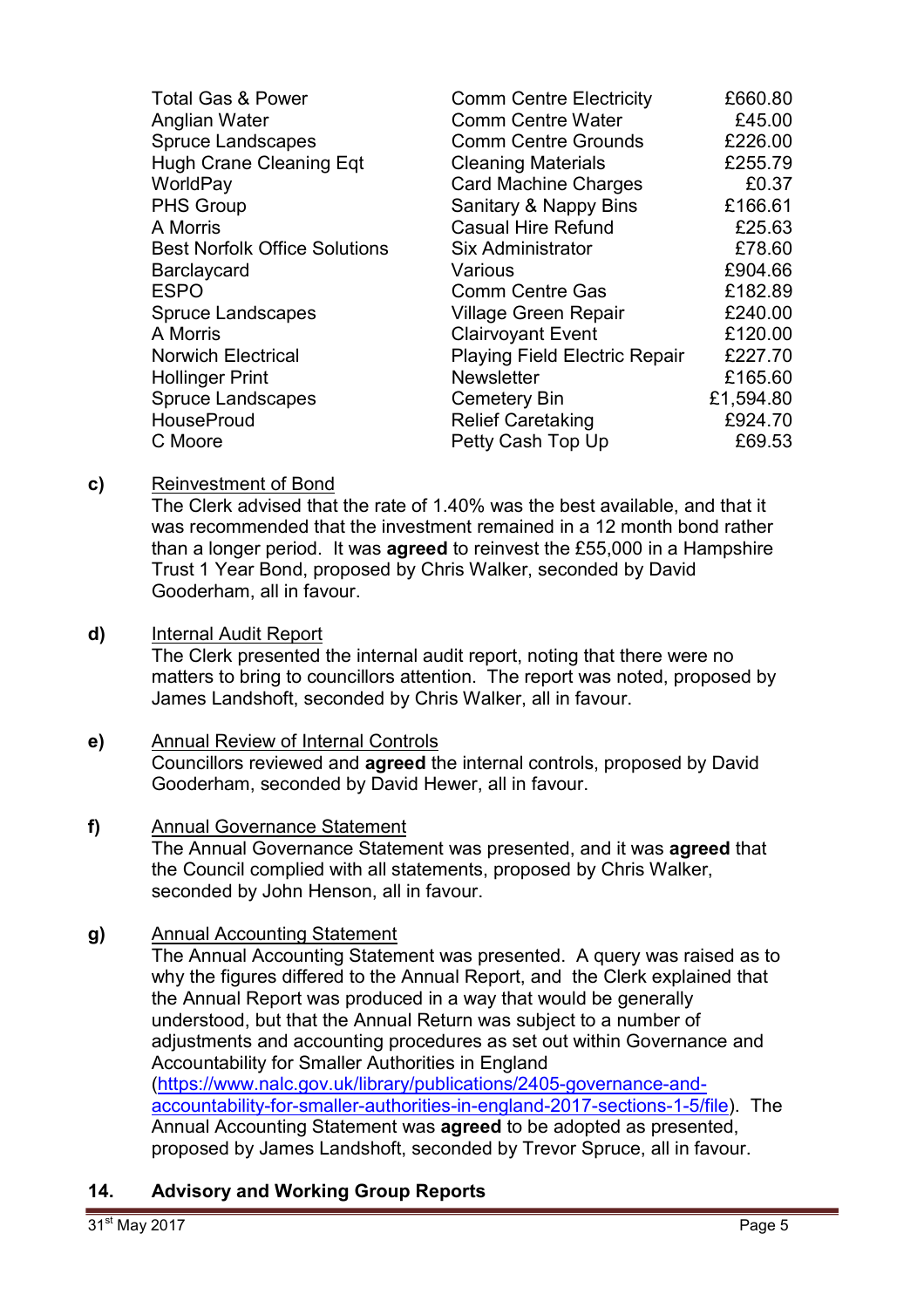# **a)** Facilities Strategic Advisory Group Meeting

David Gooderham reported that the meeting that was due to take place had been inquorate, so an informal discussion had taken place instead. It was felt that the Group should meet only when there was business to discuss, as the Centre was performing well and was being managed by the staff appointed to do so. It was **agreed** that this was the best way forward.

# **b)** Community Land Project Working Group

Tim Boucher reported that three design options had been received, and that a further public consultation was now needed to finalise and agree the overall masterplan and strategy for the site. This would then inform Phase 2 of the project, which would be implemented in phases. It was **agreed** that the public **Clerk** consultation would take place on Tuesday  $11<sup>th</sup>$  July from 2pm – 7pm at the Community Centre, and that Councillors would need to be available to help on the day. It was **agreed** that an insert would go into the Annual Report for distribution a fortnight before the event, and that press releases would go out alongside Facebook promotion.

### **15. Other Matters**

# **a)** Poringland Library Entrance Works

The Chairman noted the specifications sent by Norfolk County Council, and reported that the works would carry a 12 month warranty. Norfolk County Council had withdrawn their verbal offer to agree to 50/50 maintenance of the area that was being changed. Councillors felt that a 12 month warranty was not enough, and the Clerk was asked to go back requesting a 6 year warranty from the contractor, proposed by James Landshoft, seconded by John Henson, all in favour. **Clerk**

### **b)** Community Centre Event Proposals

Councillors received a report outlining proposals for two tribute nights. It was noted that the Centre Manager hoped to extend the demographic of people attracted to these events. It was **agreed** that both events would be booked in, proposed by John Henson, seconded by Chris Walker, all in favour. **Asst Clerk**

# **c)** Accounting / Bookings Software

The Clerk presented a report highlighting the bookings system that was available alongside the financial software. She noted that visits were set up to two locations using both systems, and that she was asking for authority to purchase both systems at the higher cost, if it was felt that this would be of benefit. Councillors felt that the needed more information, and requested a cost/benefit analysis together with details of what other parishes used (e.g. Costessey/Hellesdon).

### **d)** Trafalgar Square and Village Green Play Inspections The Clerk presented a summary of the play inspections, highlighting works for Norse and those for the Parish Council. The report was noted.

# **e)** Annual Action Plan

The action plan was re-presented and **agreed**, proposed by Chris Walker, seconded by David Hewer, all in favour.

### **16. Date of next meeting:**

**Clerk**